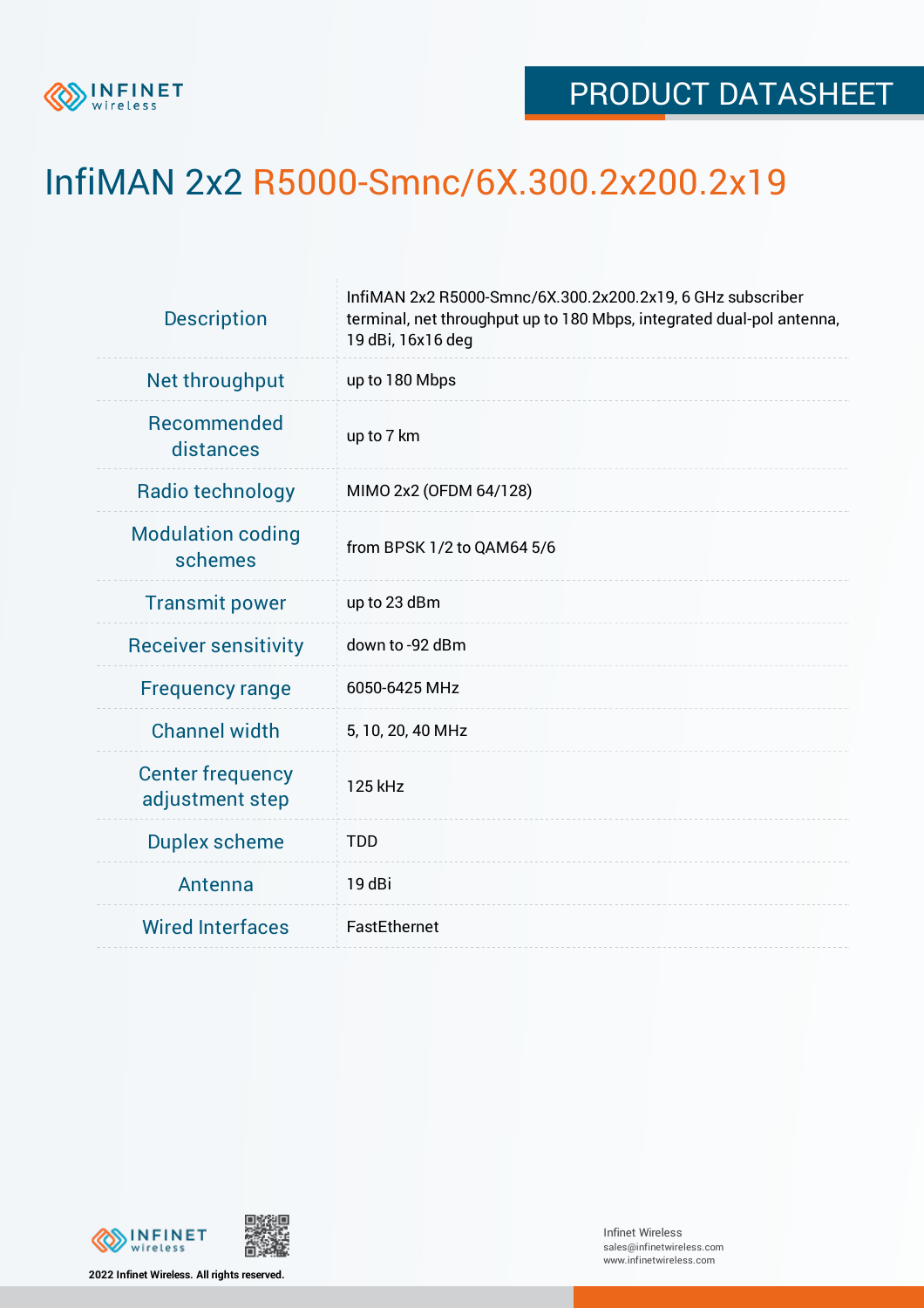

## PRODUCT DATASHEET

## InfiMAN 2x2 R5000-Smnc/6X.300.2x200.2x19

| Consumption                | up to 15 W                                                                                                                                                                                                                                                                                                                        |                            |                       |                          |              |                 |  |  |
|----------------------------|-----------------------------------------------------------------------------------------------------------------------------------------------------------------------------------------------------------------------------------------------------------------------------------------------------------------------------------|----------------------------|-----------------------|--------------------------|--------------|-----------------|--|--|
| <b>Power options</b>       | 110-240 VAC @ 50/60 Hz, +956 VDC                                                                                                                                                                                                                                                                                                  |                            |                       |                          |              |                 |  |  |
| <b>Outdoor Unit (ODU)</b>  | 209 x 206 x 72 mm, 1.0 kg                                                                                                                                                                                                                                                                                                         |                            |                       |                          |              |                 |  |  |
|                            |                                                                                                                                                                                                                                                                                                                                   |                            |                       |                          |              |                 |  |  |
| <b>Part Number Options</b> | Prefix<br>R5000-                                                                                                                                                                                                                                                                                                                  | Freq.<br><b>Band</b><br>6X | <b>Bitrate</b><br>300 | Output<br>Power<br>2x200 | Ant.<br>2x19 | Capacity<br>300 |  |  |
| <b>Part Number Example</b> | <b>Smnc</b><br>R5000-Smnc/6X.300.2x200.2x19                                                                                                                                                                                                                                                                                       |                            |                       |                          |              |                 |  |  |
| <b>Packing List</b>        | - Outdoor unit R5000-Smnc/6X.300.2x200.2x19 - 1 pcs.<br>- Power Supply IDU-CPE(48V) - 1 pcs.<br>- Power Cord - 1 pcs.<br>- Cable Gland - 2 pcs.<br>- Standard RJ-45 connector - 2 pcs.<br>- Shielded RJ-45 connector - 1 pcs.<br>- RJ-45 Plug Cap - 1 pcs.<br>- MONT-KIT-85 Mounting kit - 1 pcs.<br>- Quick Start Guide - 1 pcs. |                            |                       |                          |              |                 |  |  |



**2022 Infinet Wireless. All rights reserved.**

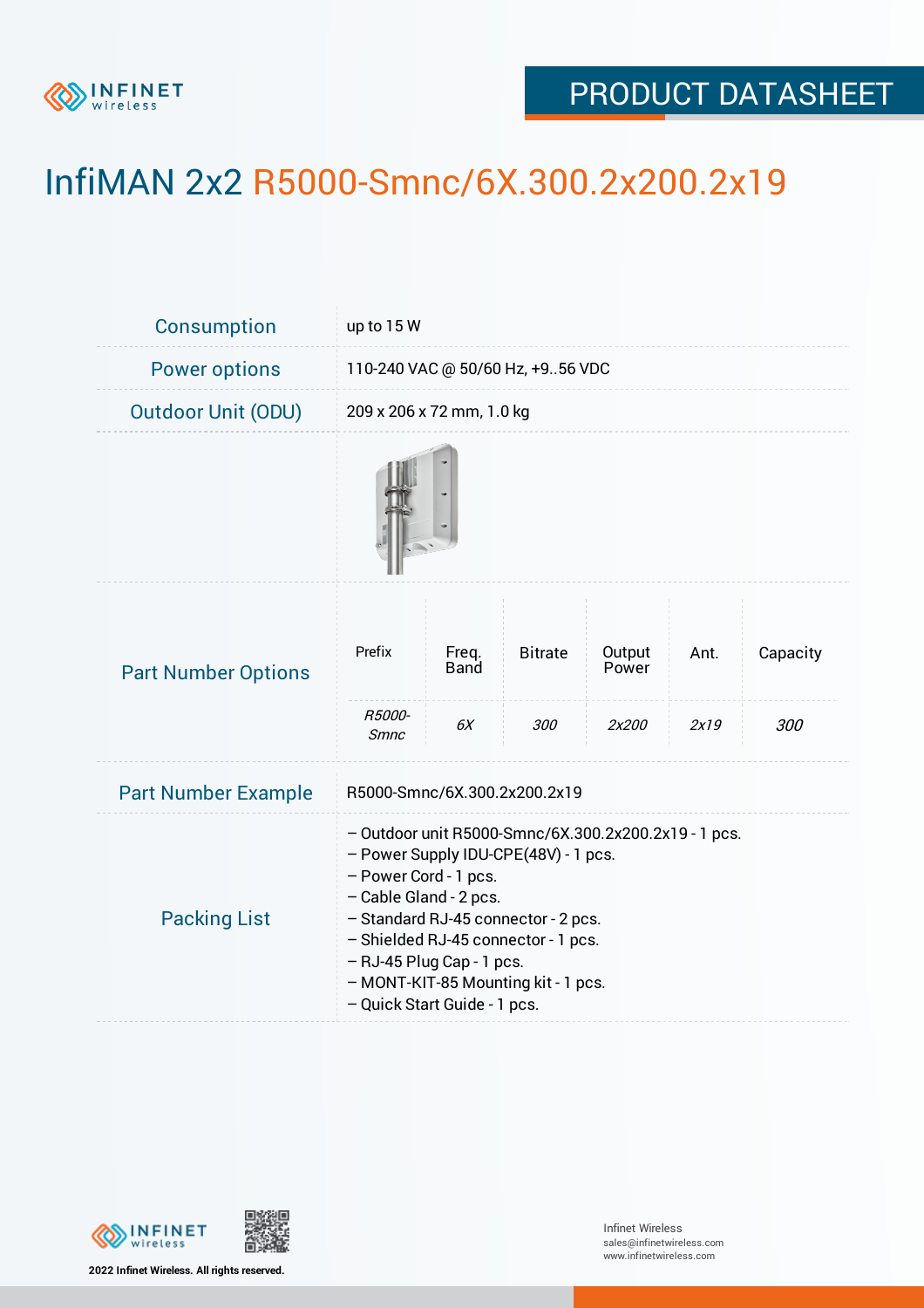

## PRODUCT DATASHEET

# InfiMAN 2x2 R5000-Smnc/6X.300.2x200.2x19

### Features

#### **RADIO**

- **Voice/RTP Aware Superpacketing**
- **DFS**
- **Automatic Bitrate Control** Þ
- Þ **Automatic Transmit Power Control**
- Þ **Automatic Distance Learning**
- Þ **Channel Time Adjustment**
- Þ **Spectrum Analyzer mode**
- Þ **Channel testing tools**

#### **NETWORKING**

- **Ethernet-over-IP and IP-over-IP tunneling**
- Þ **ARP protocol support**
- Þ **MAC/IP filtering**
- Þ **Full-fledged 2nd layer switch**
- Þ **RIPv2 / OSPFv2 /static routing**
- ۱ **L2/L3 Firewall**
- ١ **NAT (multipool, H.323-aware)**
- **DHCP client/server/relay**

#### **MANAGEMENT FEATURES**

- **Various Management Protocols: HTTPS, HTTP, Telnet, SSH, SNMP v1/2c/3 (MIB-II and proprietary MIBs)**
- **Graphical User Interface**
- **LED Indication: power status, wireless and wired link status, signal level**
- **Antenna alignment tool**
- ٠ **Automatic software update**
- **Online monitoring with proprietary EMS InfiMONITOR.**

#### **QUALITY-OF-SERVICE**

- **17 priority queues**
- **IEEE 802.1p support**
- **IP TOS / DiffServ support**
- ٠ **Full voice support**
- **Traffic limiting (absolute, relative, mixed)** ٠
- **Traffic redirection**